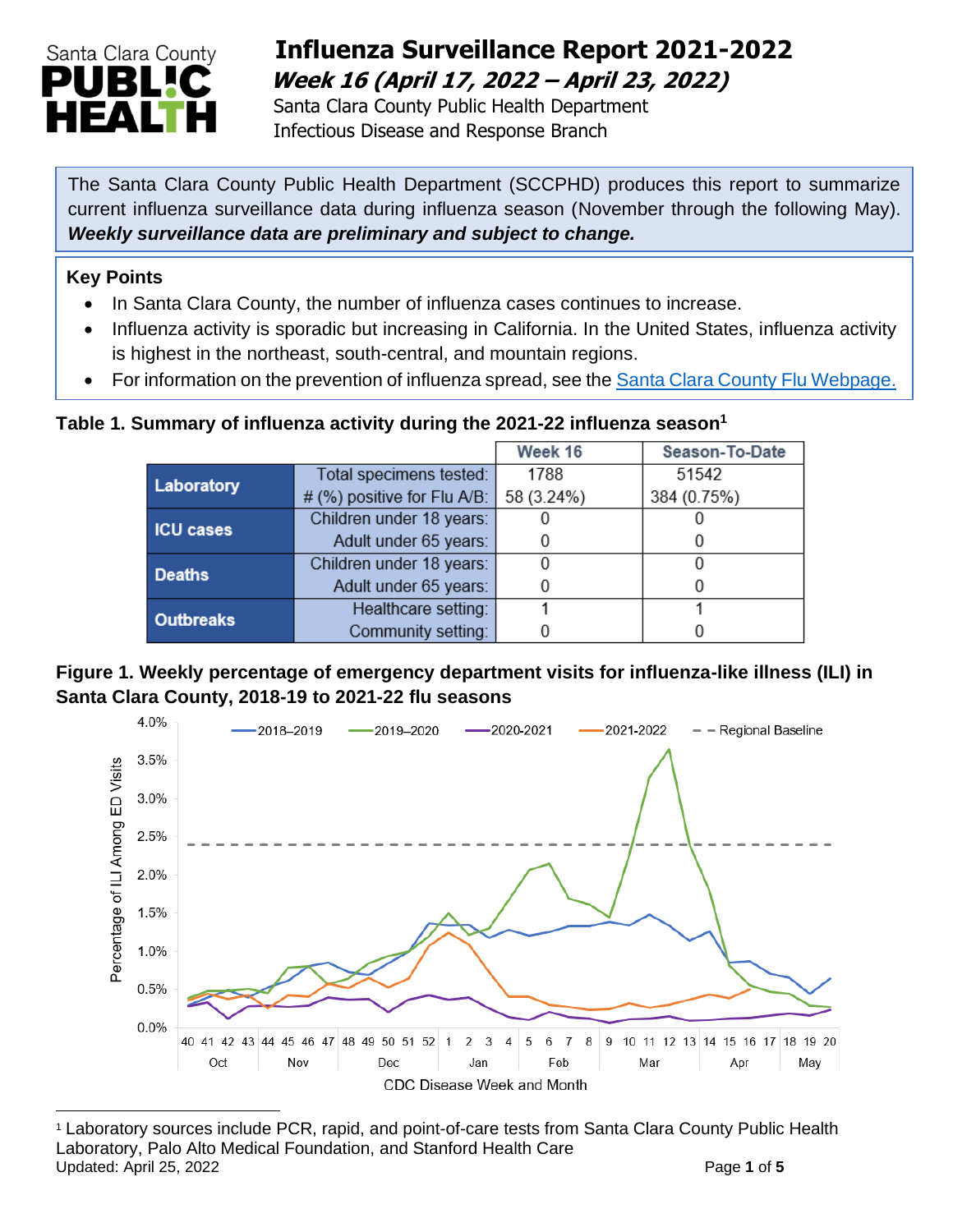

 Santa Clara County Public Health Department Infectious Disease and Response Branch

## **Influenza Virologic Surveillance**





<sup>&</sup>lt;sup>2</sup> Laboratory sources include PCR, rapid, and point-of-care tests from Santa Clara County Public Health Laboratory, Palo Alto Medical Foundation, and Stanford Health Care. Limitations of Figure 2 data include presence of out-of-jurisdiction cases, inability to subtype influenza by certain laboratories, and potential missed influenza cases tested by alternate laboratories in the county.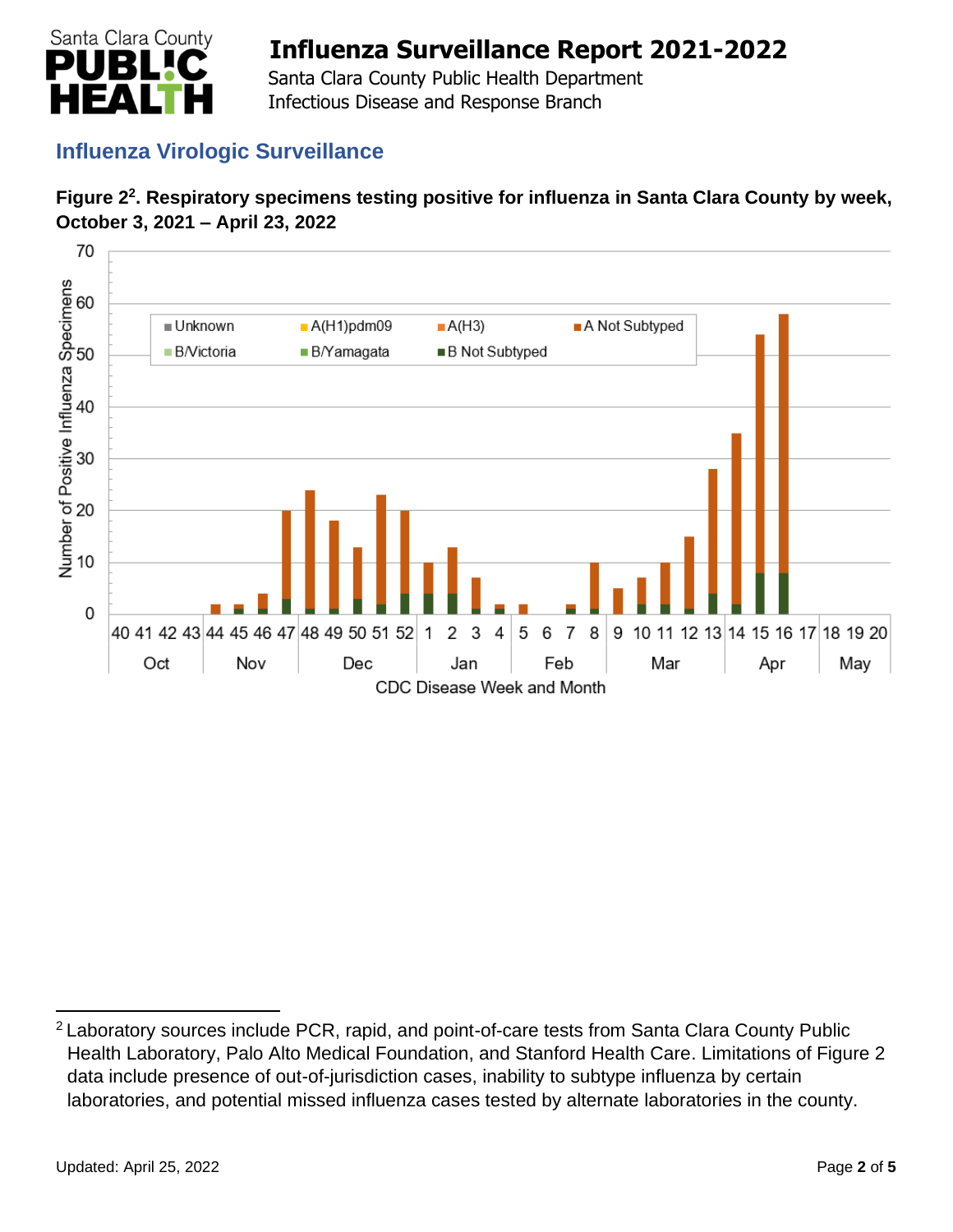

 Santa Clara County Public Health Department Infectious Disease and Response Branch

## **Laboratory-Confirmed Influenza ICU Cases, Deaths, and Outbreaks**

As of April 23, 2022, no laboratory-confirmed influenza cases requiring ICU level care or influenzaassociated deaths among persons under 65 years old were reported in Santa Clara County for the current flu season (Figure 3, Figure 4). Cases aged 65 years and older are not reportable. Additionally, one laboratory-confirmed influenza outbreak has been reported in a healthcare or community setting for the  $2021 - 2022$  influenza season (Figure 5).

#### **Figure 3 3 . Laboratory-confirmed influenza ICU cases and deaths among individuals aged 0-64 years by week of onset in Santa Clara County, October 3, 2021 – April 23, 2022**



CDC Disease Week and Month



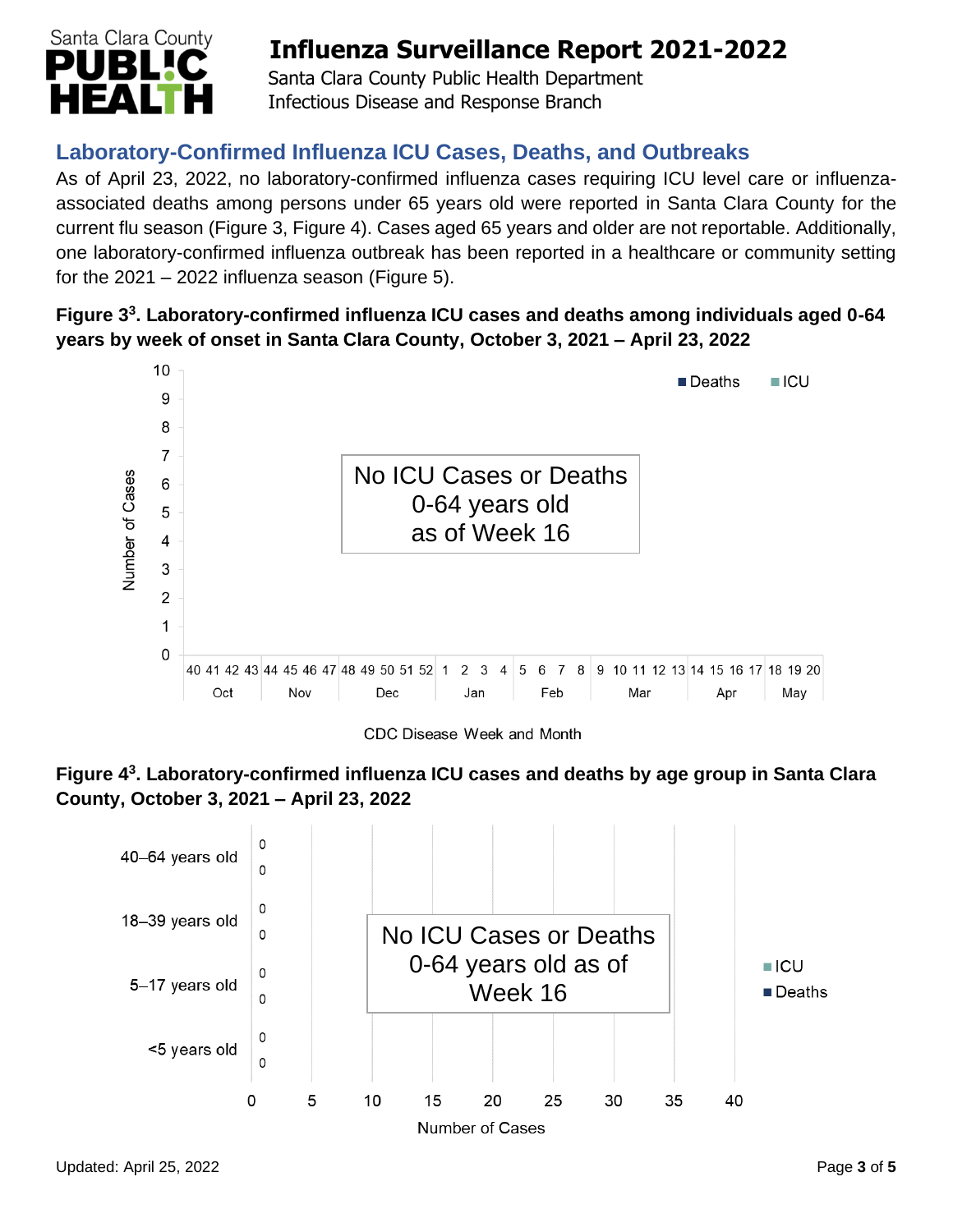

 Santa Clara County Public Health Department Infectious Disease and Response Branch

#### **Figure 5 3 . Laboratory-confirmed healthcare and community outbreaks by outbreak onset week in Santa Clara County, October 3, 2021 – April 23, 2022**



### **Statewide and Nationwide Influenza Surveillance**

|                                      | <b>CALIFORNIA</b>                                                                                                                     |       | <b>UNITED STATES</b> |                                           |
|--------------------------------------|---------------------------------------------------------------------------------------------------------------------------------------|-------|----------------------|-------------------------------------------|
|                                      | Week 15                                                                                                                               |       |                      | Season-To-Date   Week 15   Season-To-Date |
| Season influenza activity            | Sporadic but increasing in California<br>and is highest in the northeast, south-central and<br>mountain regions of the United States. |       |                      |                                           |
| <b>Predominant Virus Circulating</b> | Flu A                                                                                                                                 | Flu A | Flu A                | Flu A                                     |
| # Of Flu-Coded Deaths                | 2                                                                                                                                     | 42    | 37                   | 1604                                      |
| # Of Flu-Associated Pediatric Deaths | 0                                                                                                                                     | 0     | 3                    | 22                                        |

For more information, visit the [CDPH Influenza Webpage](http://www.cdph.ca.gov/Programs/CID/DCDC/Pages/Immunization/Influenza.aspx) and the CDC U.S. Influenza Surveillance [Webpage.](http://www.cdc.gov/flu/weekly/)

<sup>&</sup>lt;sup>3</sup> The source for Figures 3, 4, and 5 is the California Reportable Diseases Information Exchange (CalREDIE) system. Data are provisional as of 4/25/2022.